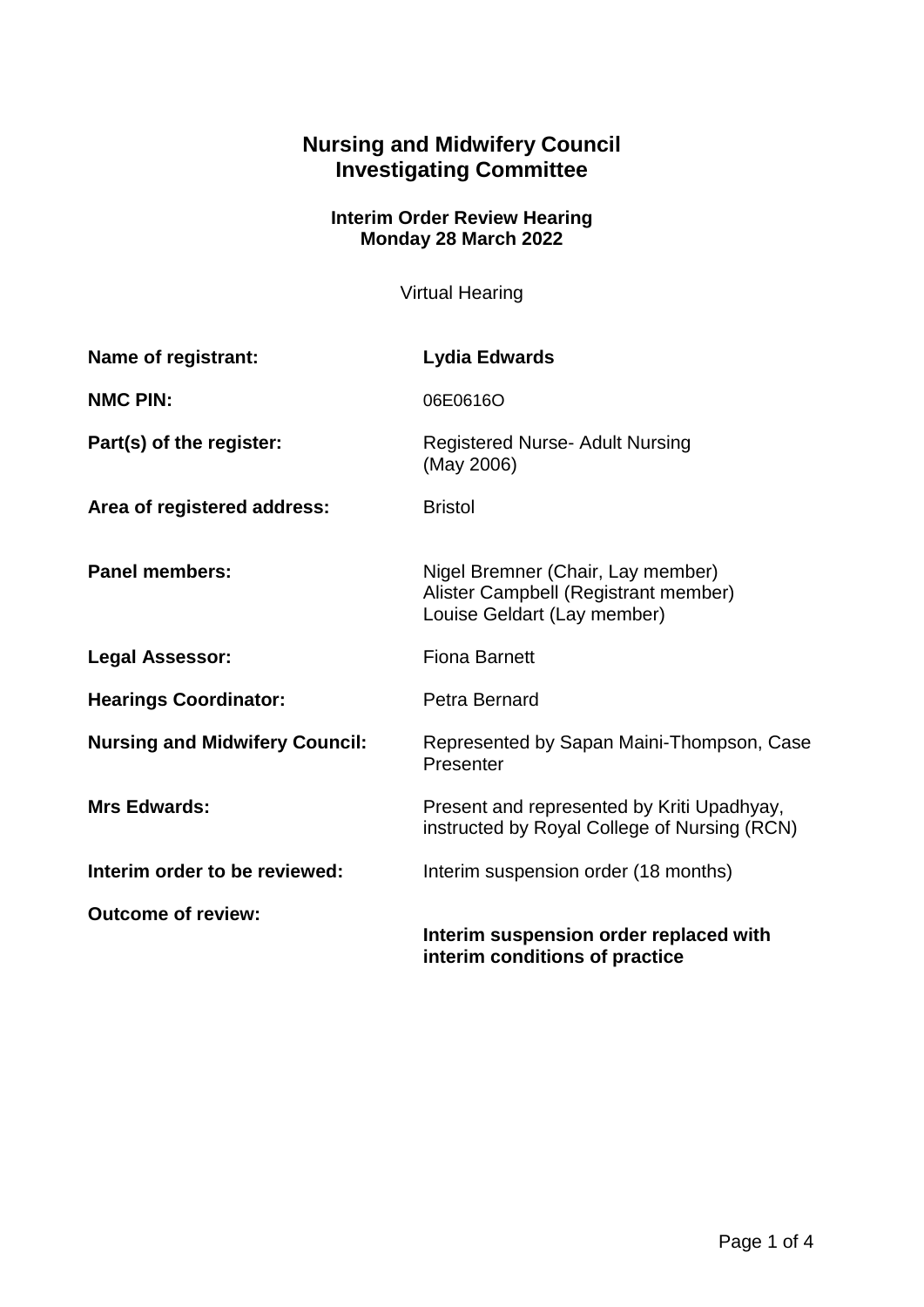## **Decision and reasons on interim order**

The panel decided to replace the current interim suspension order with an interim conditions of practice order.

The panel has determined that the following conditions are proportionate and appropriate:

For the purposes of these conditions, 'employment' and 'work' mean any paid or unpaid post in a nursing, midwifery or nursing associate role. Also, 'course of study' and 'course' mean any course of educational study connected to nursing, midwifery or nursing associates.

- 1. You must limit your nursing practice to one substantive employer which must not be an agency.
- 2. You must not undertake medication management or administration unless you are directly supervised by another registered nurse until such time as you have been assessed by your line manager as competent to do so without such supervision. Confirmation of such competency must be sent to the NMC within 2 weeks of any such assessment.
- 3. Subject to condition 2 above, you must ensure that at all other times you are supervised by another registered nurse any time you are working. Such supervision must consist of working at all times on the same shift as, but not always directly observed by another registered nurse.
- 4. You must not be the nurse in charge on any shift.
- 5. You must meet with your line manager, mentor or supervisor at least fortnightly to discuss your clinical performance with particular reference to:
	- Medicines management and administration
	- Escalation of concerns about deteriorating patients
	- Record keeping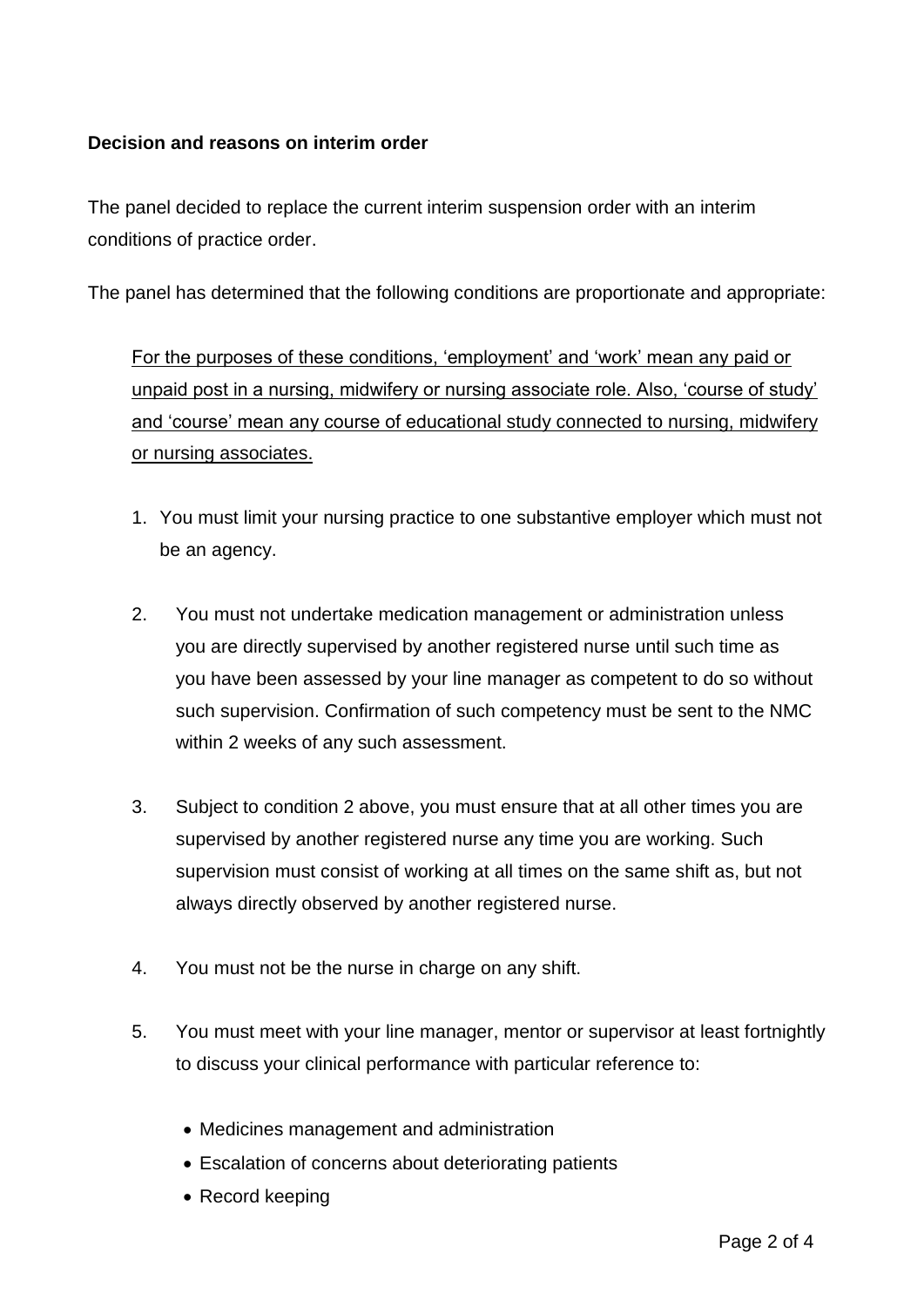- Communication
- 6. You must send your NMC case officer a report prior to any review of this order from your line manager, mentor or supervisor commenting on your clinical performance with particular reference to:
	- Medicines management and administration
	- Escalation of concerns about deteriorating patients
	- Record keeping
	- Communication
- 7. You must immediately give a copy of these conditions to:
	- a) Any organisation or person you work for.
	- b) Any employers you apply to for work (at the time of application).
	- c) Any establishment you apply to (at the time of application), or with which you are already enrolled, for a course of study.
- 8. You must tell your case officer, within seven days of your becoming aware of:
	- a) Any clinical incident you are involved in.
	- b) Any investigation started against you.
	- c) Any disciplinary proceedings taken against you.
- 9. You must allow your case officer to share, as necessary, details about your performance, your compliance with and / or progress under these conditions with:
	- a) Any employer.
	- b) Any educational establishment.